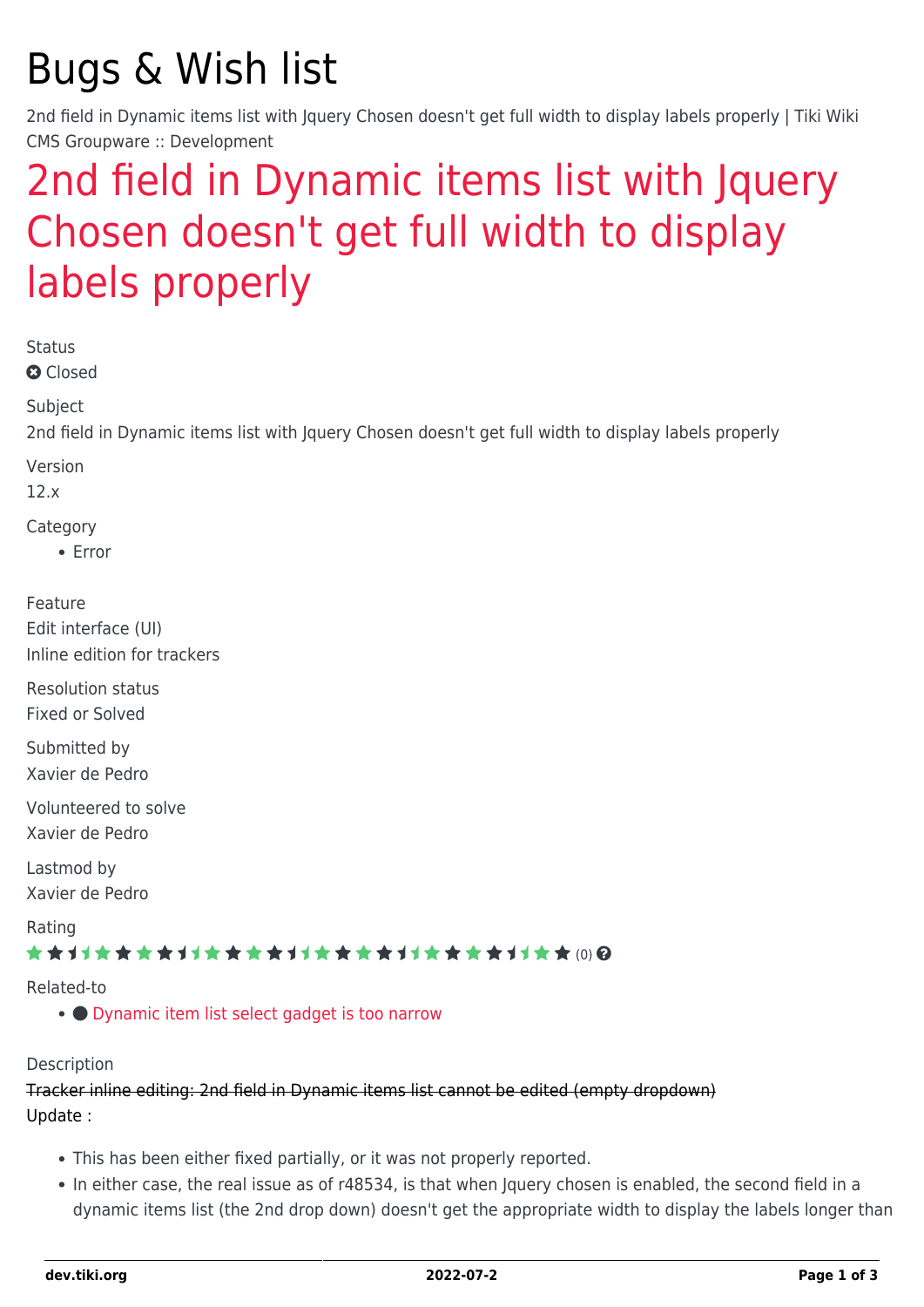just one or two characters. The labels seems to be there, and the right options seem to be chosable. The problem is that they are not displayed in full with, and user cannot read the options.

Reproduced in the associated show.t.o instance:

u: admin

p: 12345

[http://xavi-9794-4942.show.tikiwiki.org/tiki-view\\_tracker.php?trackerId=2](http://xavi-9794-4942.show.tikiwiki.org/tiki-view_tracker.php?trackerId=2)

Log in as admin, and click on the Product Version "10.2.0.5" on the row for "ERP | Oracle Database"

The dropdown just shows 10., instead of the full label 10.2.0.5. The same happens without tracker inline editing, i.e., editing the item, such as: xavi-9794-4942.show.tikiwiki.org/tiki-view\_tracker\_item.php?itemId=6&show=mod

Solution

Adding a min-width to the chosen properties, avoids the issue, since then the user can see the labels, and choose the desired option, etc.

```
.chosen-container .chosen-drop, .chosen-container-single .chosen-single {
         min-width: 100px;
}
```
Commited in r48949.

Feel free to improve.

Importance

7

Easy to solve?

5

Priority

35

Demonstrate Bug (Tiki 19+)

Please demonstrate your bug on show2.tikiwiki.org

Version: trunk ▼ [Create show2.tikiwiki.org instance](#page--1-0)

Ticket ID 4942

Created Sunday 17 November, 2013 07:49:10 GMT-0000 by Xavier de Pedro

LastModif Friday 06 October, 2017 20:03:34 GMT-0000